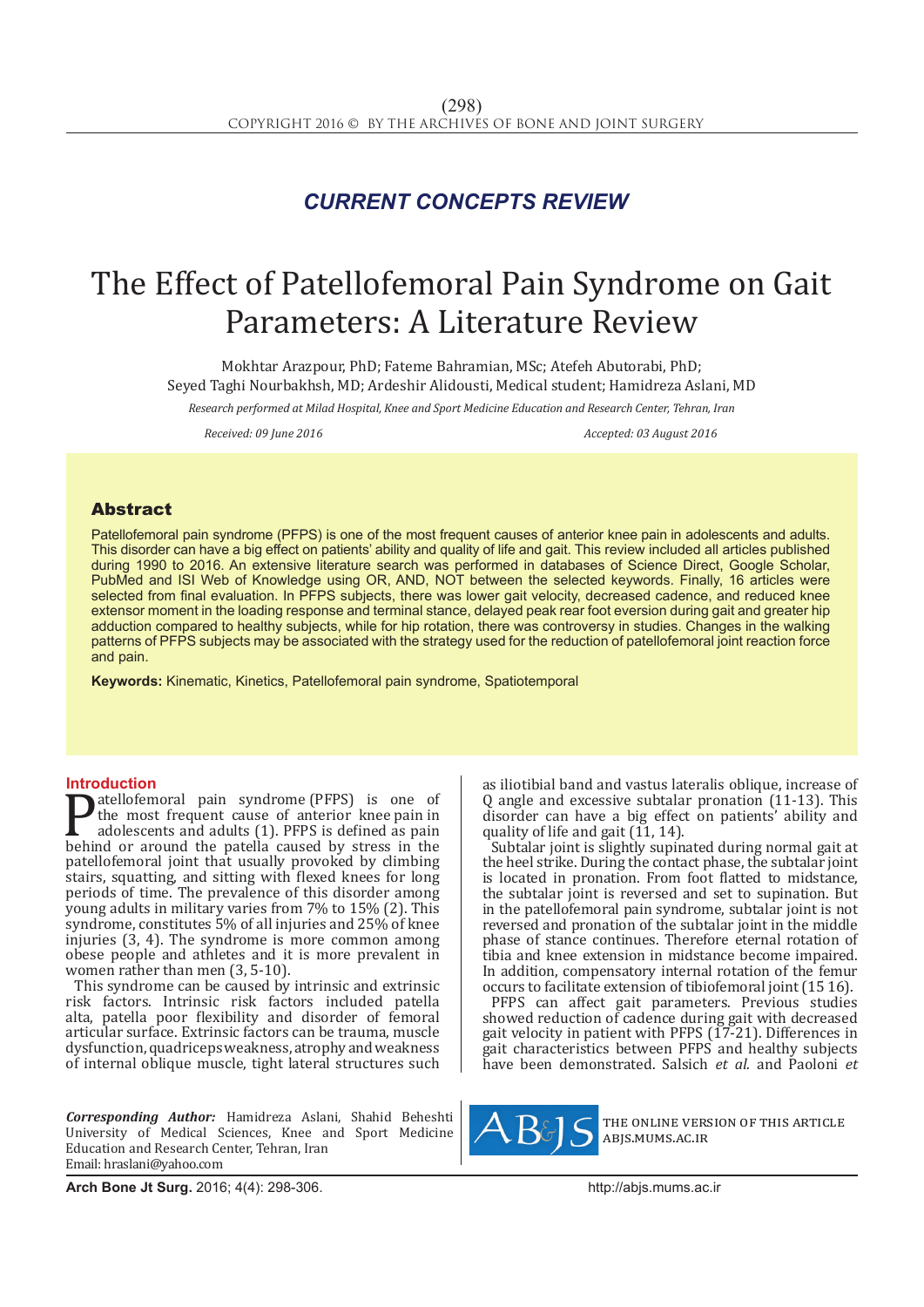*al*. found significant decrease in knee extensor moment in PFPS subjects when compared with healthy control group (19, 21). A study by Roach *et al*. conducted in 2014 showed that PFPS was associated with a less passive hip range of motion but there was no statistically significant difference between healthy and PFPS groups in rotational range of motion. In addition, there are many investigations showing greater hip adduction, significant reduction of the knee flexion angle, delayed peak rearfoot eversion and shorter step length in PFPS during gait (5, 17-27). Many papers have been published to investigate the effect of gait on PFPS. But the literature is lacking a comprehensive study related to the analysis of gait in subjects with PFPS. Thus, the aim of this article is to provide an extensive evaluation of gait in individuals with PFPS.

To achieve this goal, this article reviewed selected papers which participants showed Patellofemoral pain syndrome and kinematic parameters, kinetic parameters with measured spatio-temporal parameters of the patients.

#### **Materials and Methods**

#### *Search strategy*

The search strategy was based on Population Intervention Comparison Outcome (PICO) which included all articles published during 1990 to 2016 [Table 1]. The search was performed in the databases of Science Direct, Google Scholar, PubMed and ISI Web of Knowledge using OR, AND, and NOT between the selected keywords to find relevant articles. The keywords were gait parameters, gait variability, spatiotemporal kinetic, kinematic, walking speed, velocity, cadence, stride length, stride width, energy consumption, and cost of walking, Finally, 16 articles THE EFFECT OF PATELLOFEMORAL PAIN SYNDROME ON THE GAIT PARAMETERS: A LITERATURE REVIEW

were selected from final evaluation. The search and evaluation procedure followed the method recommended by Preferred Reporting Items for Systematic Review and Meta Analyses (PRISMA), [Figure 1].

#### *Inclusion and exclusion criteria*

Table 2 demonstrates considered inclusion and exclusion criteria to select articles. This review contains articles, which evaluated gait parameters in PFPS individuals. Studies, which involved other groups, were excluded including patella chondromalacia, knee osteoarthritis, and knee pain with other reasons. Also, studies which considered other disorders in knee joint were excluded. This review contains articles that utilized the following criteria including patellofemoral pain syndrome, gait parameters and walking. Only studies reported in English language were used for analysis.

#### **Results**

The following section summarizes the results demonstrated by studies investigating the effects of patellofemoral pain syndrome on gait parameters [Table 3].

Research question No. 1: the effects of patellofemoral pain syndrome on kinematic parameters

#### *Cadence*

Only three studies noted a decreased in cadence during walking and stair ambulation for PFPS compared to healthy subjects. The mean of this variable has been shown to be 74.0 steps per minute, 101.3 steps per minute and 114.1 steps per minute (21, 23, 28). However, Power *et al*. reported that there was no significant difference in cadence in initial contact during free and fast walking

| Table 1. Selected key words used in this study based PICO |                     |                       |                                                                                                                                                                                                                                                                                                                                                                                                             |  |  |  |  |
|-----------------------------------------------------------|---------------------|-----------------------|-------------------------------------------------------------------------------------------------------------------------------------------------------------------------------------------------------------------------------------------------------------------------------------------------------------------------------------------------------------------------------------------------------------|--|--|--|--|
| <b>Population</b>                                         | <b>Intervention</b> | Comparison            | Outcome                                                                                                                                                                                                                                                                                                                                                                                                     |  |  |  |  |
| Individuals with Patellafemoral<br>pain syndrome          | No                  | <b>Healthy People</b> | Step length, stride length, single-limb support time, double limb support<br>time, swing time, stance time.<br>Cadence, gait velocity, knee flexion angle, ground reaction forces (vertical<br>GRF, medial GRF), knee transverse and frontal plane angles.<br>Hip adduction, hip abductor moment, hip internal rotation, hip extension<br>torque, knee extensor moment, knee external rotation moment, knee |  |  |  |  |
|                                                           |                     |                       | abductor moment, tibia internal rotation, support moment, hip, ankle<br>support moment.                                                                                                                                                                                                                                                                                                                     |  |  |  |  |

| Table 2. Inclusion and exclusion criteria utilized to select articles |                                                       |   |                                                      |  |  |
|-----------------------------------------------------------------------|-------------------------------------------------------|---|------------------------------------------------------|--|--|
| Inclusion Criteria                                                    |                                                       |   | Exclusion criteria                                   |  |  |
|                                                                       | Patellafemoral pain syndrome                          | ٠ | Other pathological condition                         |  |  |
|                                                                       | Kinetic parameters in PFPS in gait                    | ٠ | Subjects have other functional limitation or disable |  |  |
|                                                                       | Kinematic parameters in PFPS in gait                  |   | Gait parameters in knee osteoarthritis subjects      |  |  |
| $\bullet$                                                             | Spatiotemporal parameters in PFPS in gait             | ٠ | Gait parameters in chondromallishia subjects         |  |  |
|                                                                       | Compared PFPS and healthy subjects in gait parameters |   | Knee pain with other reasons                         |  |  |
|                                                                       |                                                       |   |                                                      |  |  |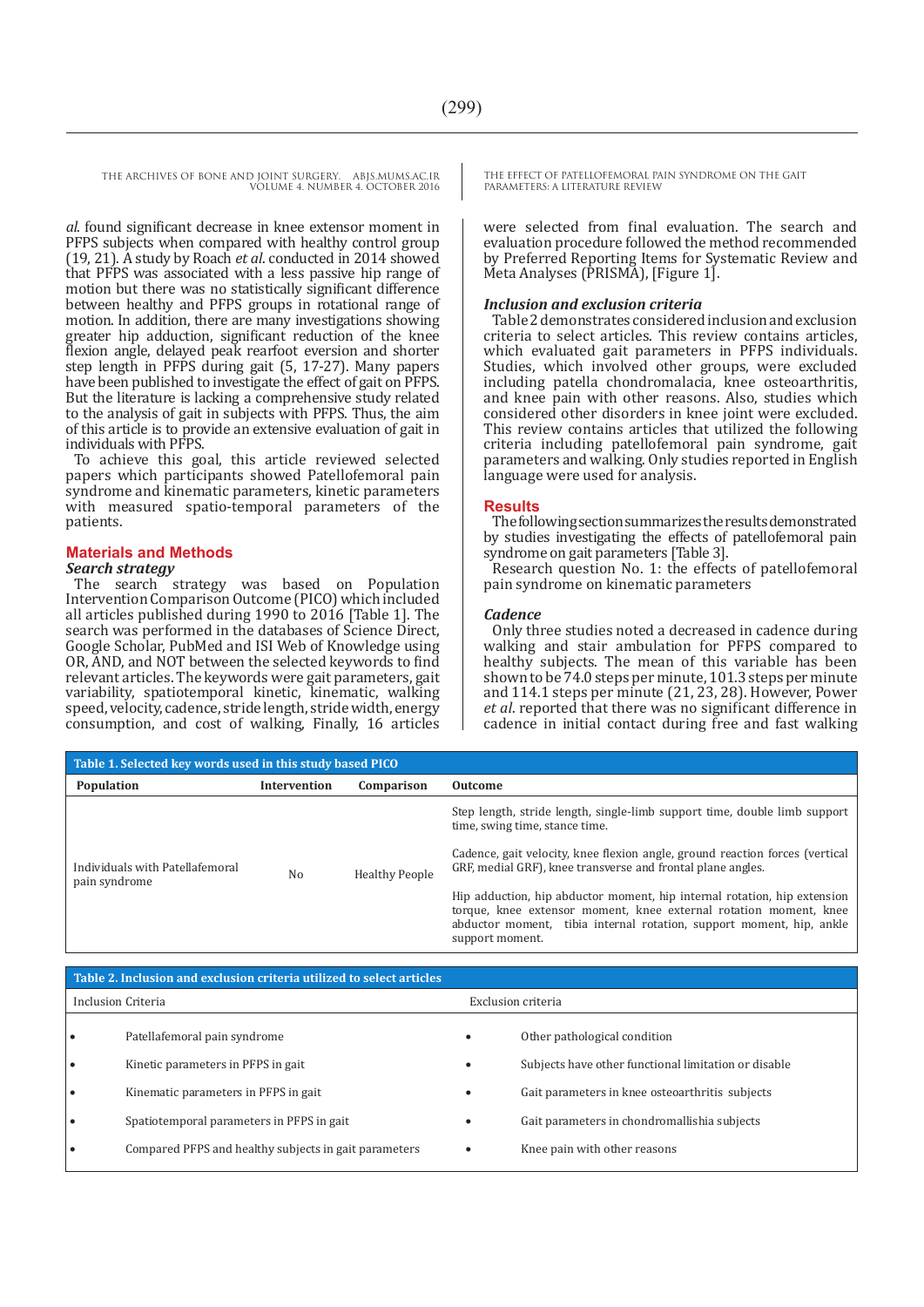

THE EFFECT OF PATELLOFEMORAL PAIN SYNDROME ON THE GAIT PARAMETERS: A LITERATURE REVIEW

**Figure 1. The procedure of article selection was followed using the PRISMA method.**

(20). In a healthy subject the number of steps or cadence is 121 steps per minute (29). In most studies motion analysis was performed using a computer-aided video motion analysis system (Vicon).

#### *Speed of walking*

Typical walking speed is approximately 1.3 m/s during normal walking in healthy subjects. Three studies demonstrated that this can be reduced to 1.29 m/s, 0.94 m/s, or 1.2 m/s in PFPS subjects (20, 23, 28). One study revealed that there was a trend toward a reduction in gait velocity for the PFPS compared to the control group (1.37 m/s vs. 1.45 m/s, *P*=0.073) (17). However,another study reported that no significant difference on walking velocity between healthy and PFPS groups was observed (18). Paoloni reported that the mean velocity did not differ significantly between groups (1.17 m/s vs. 1.15 m/s, *P*=0.5). Patients with PFPS, however, displayed a significantly slower swing phase velocity than those in the normal people (2.44 m/s vs. 2.95 m/s, *P*= 0.01) (19). Motion analysis system was used in these studies.

#### *Knee flexion angle*

Two studies indicated that by using an inverse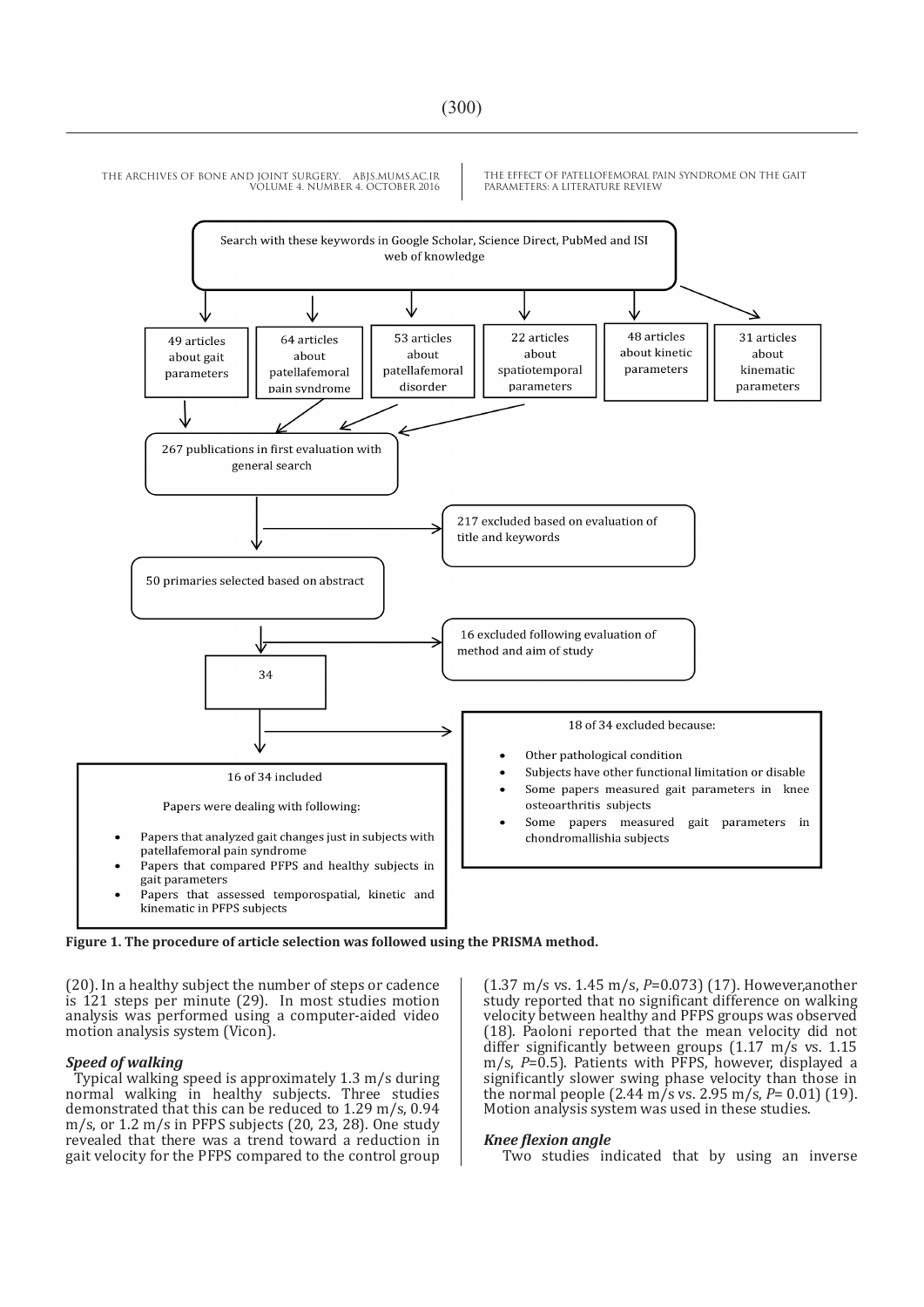THE EFFECT OF PATELLOFEMORAL PAIN SYNDROME ON THE GAIT PARAMETERS: A LITERATURE REVIEW

| Table 3. Studies investigating the effects of patellafemoral pain syndrome on gait parameters |                           |                           |                                                                                                                                                               |                                                                                                                                                                                                                                                                                                                                                                                                                                                                                                                                                                                                                                                                                                                                        |  |  |
|-----------------------------------------------------------------------------------------------|---------------------------|---------------------------|---------------------------------------------------------------------------------------------------------------------------------------------------------------|----------------------------------------------------------------------------------------------------------------------------------------------------------------------------------------------------------------------------------------------------------------------------------------------------------------------------------------------------------------------------------------------------------------------------------------------------------------------------------------------------------------------------------------------------------------------------------------------------------------------------------------------------------------------------------------------------------------------------------------|--|--|
| <b>Authors</b>                                                                                | <b>Study design</b>       | Sample<br>size            | <b>Outcome</b><br>measures                                                                                                                                    | <b>Results</b>                                                                                                                                                                                                                                                                                                                                                                                                                                                                                                                                                                                                                                                                                                                         |  |  |
| Willson et al.<br>(2014)                                                                      | Comparative<br>study      | 10 PFPS F<br>13 H F       | Step length                                                                                                                                                   | PFPS subjects displayed 14% increase of patellofemoral joint stress per<br>mile in the long step length ( $P < 0.001$ ) and decreased 7.5% in the short step<br>length $(P < 0.001)$ . Therefore these individuals for a traverse a distance had<br>a short step length despite the greater number of steps.                                                                                                                                                                                                                                                                                                                                                                                                                           |  |  |
| Noehren et al.<br>(2012)                                                                      | Comparative<br>study      | 16 PFPS F<br>16 H         | Hip adduction, hip internal<br>rotation, pelvic drop,<br>rearfoot eversion, tibia<br>internal rotation, forefoot<br>dorsiflexion and abduction                | There was a Significantly greater hip internal rotation $(9.8^{\circ} (4.2))$ in PFPS<br>than the control group (5.2 $\degree$ (3.3)) ( $P = 0.002$ ) and there was a greater peak<br>hip adduction (20.0° (3.5)) than the control group (17.8° (2.6)) ( $P = 0.046$ ).<br>Although there was no difference in peak rearfoot eversion $(-11.2^{\circ} (4.0)$ vs.<br>$-9.4^{\circ}$ (5.3), $P = 0.27$ ), forefoot dorsiflexion (7.2° (2.5) vs 7.5° (2.5), $P = 0.66$ ),<br>or forefoot abduction $(-12.5^{\circ} (4.0) \text{ vs. } -10.8^{\circ} (3.2)$ , $P = 0.16$ ). There was no<br>significant differences in peak contra-lateral trunk lean $(P = 0.071)$ and peak<br>contra-lateral pelvic drop ( $P = 0.304$ ) between groups. |  |  |
| Barton et al<br>(2011)                                                                        | Comparative<br>Study      | 26 PFPS<br>20 H           | Hip internal rotation<br>peak rearfoot eversion<br>rearfoot dorsiflexion<br>gait velocity                                                                     | There was less peak hip internal rotation ( $P = 0.024$ ), earlier peak<br>rearfoot eversion ( $P = 0.010$ ) and greater rearfoot dorsiflexion range<br>of motion relative to the laboratory ( $P = 0.007$ ) in PFPS. Also the result<br>showed reduced gait velocity ( $P = 0.073$ ) in the PFPS group.                                                                                                                                                                                                                                                                                                                                                                                                                               |  |  |
| Aliberti et al.<br>(2011)                                                                     | Case-Control<br>Study     | 22 PFPS<br>35 H           | foot rollover pattern                                                                                                                                         | PFPS participants showed a foot rollover pattern that is medially<br>directed at the rearfoot during initial heel contact and laterally directed<br>at the forefoot during propulsion                                                                                                                                                                                                                                                                                                                                                                                                                                                                                                                                                  |  |  |
| Barton et al.<br>(2010)                                                                       | Comparative<br>study      | 20 PFPS<br>20 H           | rear foot eversion                                                                                                                                            | PFPS subjects during gait exhibit a significant rear foot eversion and<br>delayed peak rearfoot eversion.                                                                                                                                                                                                                                                                                                                                                                                                                                                                                                                                                                                                                              |  |  |
| Paoloni, et al.<br>(2010)                                                                     | Comparative<br>study      | 9 PFPS<br>9 H             | Knee external rotation<br>moment<br>Knee abductor moment<br>Knee extensor moment<br>Hip abductor moment<br>Vertical GRF<br>swing velocity                     | Increased knee external rotation moment ( $P = 0.007$ ), increased knee<br>abductor moment peak ( $P = 0.01$ ) in the loading response, reduction in<br>the knee extensor moment during both loading response ( $P = 0.005$ ) and<br>terminal stance ( $P = 0.003$ ), increased hip abductor moment during loading<br>response and terminal stance $(P < 0.05)$ and reduced vertical GRF at the<br>heel contact ( $P = 0.01$ ) were observed in PFPS subjects in comparison to a<br>healthy group. Also there was no significant difference in vertical GRF at the<br>loading response and terminal stance. In PFPS subjects swing velocity was<br>lower in PFPS patients ( $P = 0.01$ ) compared with healthy subjects.               |  |  |
| Souza et al.<br>(2009)                                                                        | cross-<br>sectional study | 21 PFPS<br>Female<br>20 H | Ground reaction forces<br>Peak hip internal rotation<br>Hip extension torque<br>Peak hip adduction                                                            | PFPS individuals showed greater amount of peak hip internal rotation,<br>$(P< 001)$ and less hip extension torque when compared to the control<br>group; $(P = .005)$ . Also, there was no significant difference for peak hip<br>adduction between PFPS and healthy groups.                                                                                                                                                                                                                                                                                                                                                                                                                                                           |  |  |
| Willson et al<br>(2008)                                                                       | Case control<br>study     | 20 PFPS F<br>20 H F       | Ground reaction force<br>Knee internal rotation<br>Knee external rotation<br>Hip internal rotation<br>Hip adduction<br>pelvic drop<br>Foot externally rotated | When compared with healthy subjects, PFPS subjects produced 22%<br>increase ground reaction force during single leg squats, 164% during<br>running and 183% in single leg jumps. Also PFPS group had a 2.2 less knee<br>internal rotation ( $P = 0.05$ ), 4.3 greater knee external rotation ( $P = 0.06$ ) and<br>3.5 greater contralateral pelvic drop than the control group across activities.<br>Finding showed that PFPS subjects exhibited a decreased hip internal<br>rotation ( $P = 0.01$ ) and greater hip adduction ( $P = 0.012$ ) during activities.                                                                                                                                                                     |  |  |
| Bolgla et al.<br>(2008)                                                                       | Cross-<br>sectional study | 18 PFPS F<br>18 H F       | Hip external rotator<br>Hip abductor<br>Hip and knee transverse<br>and frontal plane angles                                                                   | Hip external rotator 24% less ( $P = 0.002$ ) and hip abductor torque 26%<br>less ( $P = 0.006$ ) in PFPS compared with healthy subjects. Average hip<br>and knee transverse and frontal plane angles during stair descent were<br>not different among the PFPS and healthy individuals ( $P > 0.05$ ).                                                                                                                                                                                                                                                                                                                                                                                                                                |  |  |
| Dierks et al.<br>(2008)                                                                       | Research<br>Support       | 20 PFPS<br>20 H           | Hip adduction angle<br>Hip abduction strength<br>Hip abduction strength                                                                                       | PFPS subjects displayed significantly lower hip abduction strength<br>$(P = 0.045)$ but hip adduction angle for the PFPS was not statistically<br>significant difference at the beginning of the run, however, it was<br>significant at the end of the run.                                                                                                                                                                                                                                                                                                                                                                                                                                                                            |  |  |
| Levinger et al.<br>(2007)                                                                     | Comparative<br>Study      | 13 PFPS F<br>14 H F       | Peak rearfoot eversion<br>Peak dorsiflexion<br>medial GRF<br>vertical GRF<br>Tibia transverse rotation                                                        | Peak medial GRF ( $P = 0.03$ ), minimum vertical GRF trough ( $P = 0.02$ )<br>and the second vertical GRF peak ( $P = 0.01$ ) were significantly lower in<br>the PFPS group. In PFPS peak rearfoot eversion $(P = 0.02)$ significantly<br>delayed but tibia transverse rotation was not different. However, there<br>was prolonged rearfoot eversion during the stance phase of gait.                                                                                                                                                                                                                                                                                                                                                  |  |  |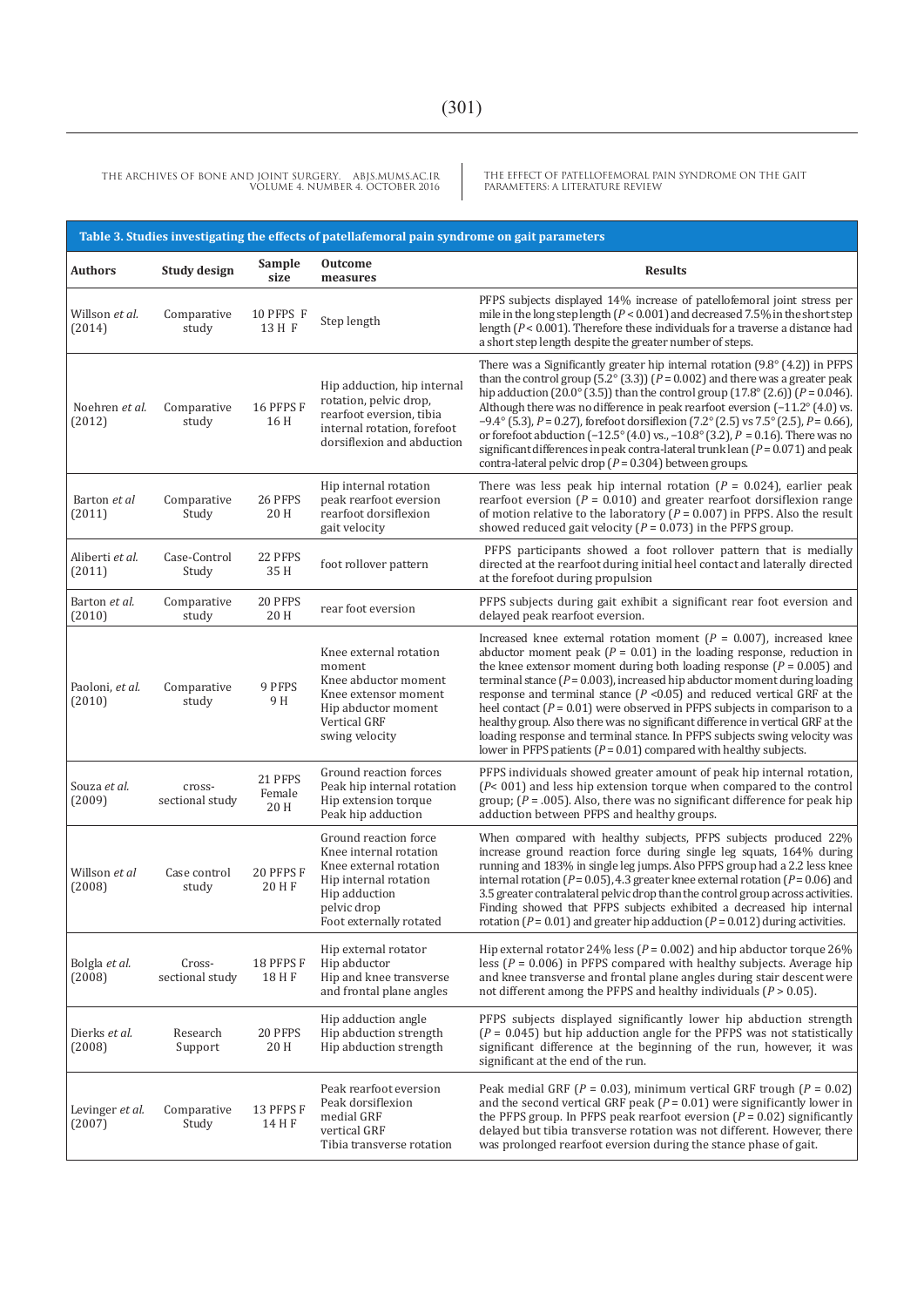THE EFFECT OF PATELLOFEMORAL PAIN SYNDROME ON THE GAIT PARAMETERS: A LITERATURE REVIEW

| <b>Continuous of Table 3.</b> |                                     |                     |                                                                                                                                                      |                                                                                                                                                                                                                                                                                                                                                                                                                                                                                                                                                                                                                                                                                                                                                                                                                                                                                                                                                                                                                                                                                          |  |
|-------------------------------|-------------------------------------|---------------------|------------------------------------------------------------------------------------------------------------------------------------------------------|------------------------------------------------------------------------------------------------------------------------------------------------------------------------------------------------------------------------------------------------------------------------------------------------------------------------------------------------------------------------------------------------------------------------------------------------------------------------------------------------------------------------------------------------------------------------------------------------------------------------------------------------------------------------------------------------------------------------------------------------------------------------------------------------------------------------------------------------------------------------------------------------------------------------------------------------------------------------------------------------------------------------------------------------------------------------------------------|--|
| Noehren et al.<br>(2007)      | Comparative<br>study                | 13 PFPS F           | Hip adduction<br>Hip abduction moment<br>Hip internal rotation<br>Hip external rotation<br>moment<br>Time to peak rearfoot<br>eversion               | Compared with their healthy subjects, PFPS had greater hip adduction<br>$(P = 0.007)$ and greater hip external rotation moment $(P = 0.07)$ , but hip<br>abduction moment was not greater ( $P = 0.896$ ). Also individual with PFPS<br>had a greater hip internal rotation through stance, although this was not<br>significantly different ( $P = 0.47$ ). The result indicated that There was no<br>difference in the time to peak rearfoot eversion between groups.                                                                                                                                                                                                                                                                                                                                                                                                                                                                                                                                                                                                                  |  |
| Levinger et al.<br>(2005)     | Cross-<br>sectional study           | 11 PFPS F<br>14 H F | Rearfoot eversion<br>Rearfoot angle<br>walking velocity                                                                                              | PFPS subjects at time of heel strike transient exhibit a rearfoot eversion.<br>Also result demonstrated significantly delayed appearance of the peak<br>heel strike transient ( $P = 0.04$ ) and a reduction in its magnitude in the<br>PFPS individuals ( $P = 0.03$ ). There was a significant difference in the<br>rearfoot angle in frontal plane between the control and PFPS group $(P =$<br>0.001) but no significant difference in the walking velocity between the<br>groups showed $(P = 0.22)$                                                                                                                                                                                                                                                                                                                                                                                                                                                                                                                                                                                |  |
| Salsich et al.<br>(2001)      | cross-sectional<br>study            | 10 PFPS<br>10 H     | Peak knee extensor<br>moment<br>Cadence<br>Hip, ankle and support<br>moment                                                                          | There was a decreased cadence during stair descent in PFPS (74.0)<br>steps/min) ( $P = 0.02$ ) compared to healthy subjects (96.9 steps/min).<br>In PFPS compare with healthy subjects peak knee extensor moments<br>reduce during stair ascent (0.75 vs. 1.11 $Nm/Kg P = 0.006$ ) and descent<br>$(0.50 \text{ vs. } 0.78 \text{ Nm/Kg } P = 0.006)$ . As well as no significantly difference<br>for hip, ankle and support moment.                                                                                                                                                                                                                                                                                                                                                                                                                                                                                                                                                                                                                                                     |  |
| Power et al<br>(1999)         | Prospective<br>comparative<br>study | 15 PFPS F<br>10 H   | Vertical ground reaction<br>forces<br>velocity<br>stride length<br>cadence                                                                           | Velocity of gait in PFPS lowers than the healthy subjects during free<br>walking $(77.8 \text{ m/min vs. } 87.9 \text{ m/min}; P = 0.04)$ and fast walking $(99.0 \text{ m})$<br>m/min vs. 110.7 m/min; $P = 0.05$ ). There was a tendency toward<br>decreased stride length in the PFPS but no significantly different in<br>stride length between groups. There was no significant difference<br>in cadence and knee flexion angle at initial contact between the two<br>groups during free and fast walking. As well as, knee flexion angle at<br>loading response during free walking was not significantly difference<br>but for fast walking was significantly less than control group( $P = 0.04$ ).<br>For fast walking knee flexion angle at loading response was significantly<br>less than healthy group ( $P = 0.04$ ). The Peak vertical ground reaction<br>force of the PFPS subjects was significantly lower than the healthy<br>subjects in free walking (129.5 % body weight (bw) vs. 141.4 % bw;<br>$P$ 0.01) and fast walking (139.9 % bw vs. 166.0 % bw; $P$ 0.001). |  |
| Powers et al<br>(1997)        | Comparative<br>study                | 19 PFPS F<br>19 H F | Walking speed<br>Stride length<br>Cadence<br>Single-limb support time<br>Double limb support time<br>Swing time<br>Stance time<br>Ankle dorsiflexion | The result showed in walking, ascending and descending stairs, and<br>ascending and descending ramps, The average walking speed of the PFPS<br>was 81% of the average walking speed of the control group (56.5 m/min<br>versus 69.7 m/min, $P < 0.001$ ), The average stride length of the PFPS was<br>88% of the average stride of the control group (1.22 m versus 1.38 m), $P$<br>$<$ 0.001). Cadence in PFPS subjects (114.1 steps/min) was 91% of the<br>control group $(125.2 \text{ steps/min})$ (P<.001). Also the results showed that<br>no differences between groups for time spent during single-limb support,<br>double limb support, swing, and stance. Individual with PFPS have a greater<br>ankle dorsiflexion compared with the other group for fast walking (9.9"<br>versus 7.0". $P < 0.05$ ), descending ramps (15.8" versus 1 l.g0, $P < 0.01$ ), and<br>descending stair (27.6" versus 18.g0, P<.001).                                                                                                                                                            |  |
| Nadeau et al.<br>(1997)       |                                     | 5 PFPS<br>5 H       | Knee flexion angle<br>Knee and hip moments<br>support moment                                                                                         | The finding of the study was that in PFPS and at the beginning of the<br>stance phase (15% of the gait cycle) the knee extensor moment was<br>slightly lower $(0.104 \text{ N} \cdot \text{m/kg})$ or $16\%$ and the hip extensor moment<br>was slightly higher (0.064 N-m/kg or 56%) than the control group.<br>Also knee flexion reduce at the beginning of the stance phase in PFPS<br>individuals. As well as, There were no significant differences between<br>the two groups of subjects for the support moment ( $P > 0.05$ ).                                                                                                                                                                                                                                                                                                                                                                                                                                                                                                                                                    |  |

PFPS: Patellafemoral Pain Syndrome, F: Female, H: Healthy

dynamic, knee flexion angle reduced in subjects with PFPS compared to healthy people (20, 23). One study reported that knee flexion angle in individuals with PFPS at loading response during free walking was not significantly different. But in fast walking this mean angle from 21.6 degrees in control group reduced to 16.9 degrees in PFPS (20). This reduction in another study conducted by Nedua *et al.* was showed as 10%, 20% and 70% of the cycle of gait (*P*>0.05)(21).

Research question No. 2: the effects of patellofemoral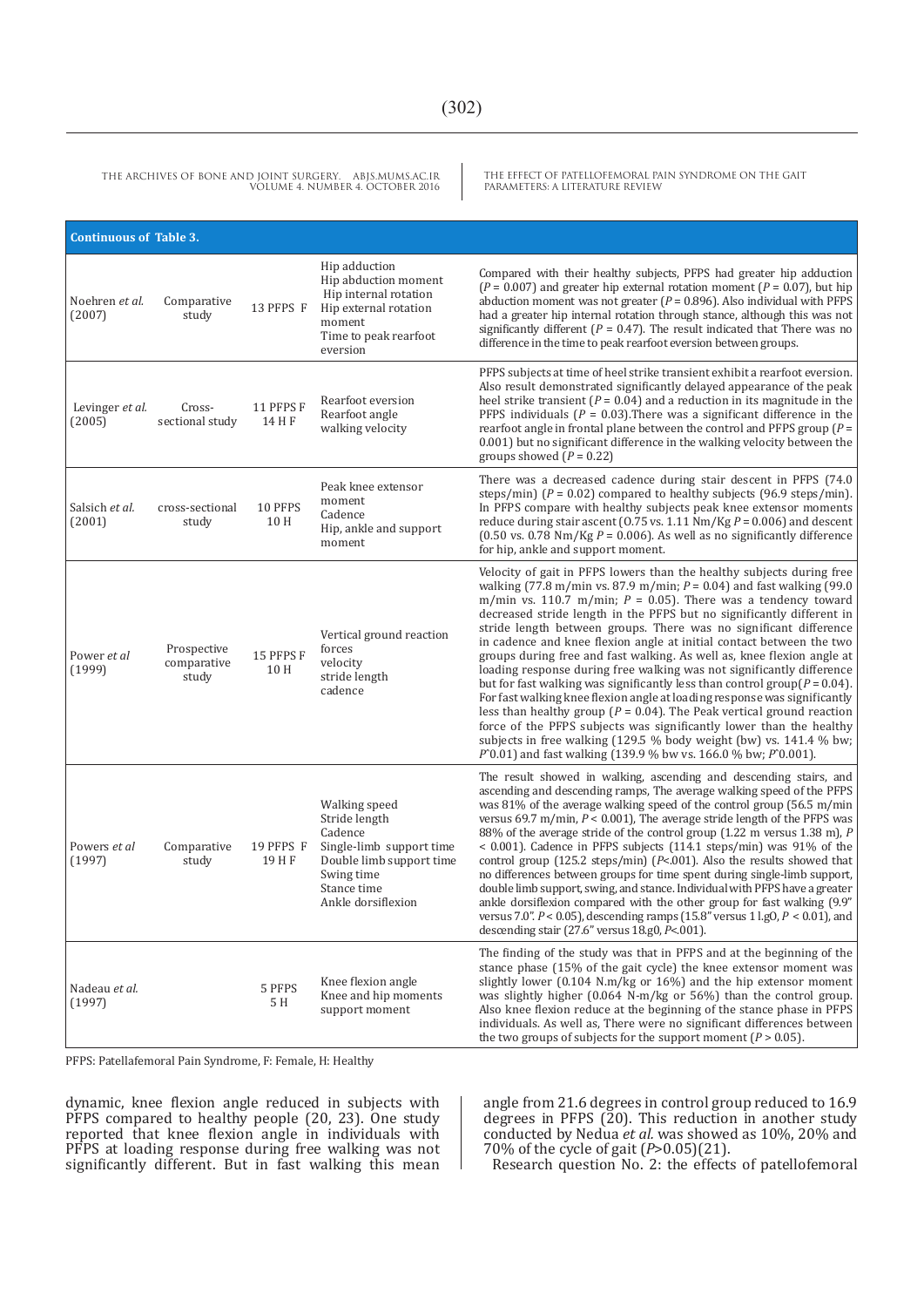pain syndrome on spatio-temporal parameters

#### *Stride length*

The normal step length in healthy adults ranges from 0.56 m to 1.1 m, and a stride length varies from 1.32 m to 1.48 m (29). Four studies analyzed step length in PFPS subjects by using microprocessor-based Footswitch Stride Analyzer system and Vicon. A decrease of this parameter was reported in one study (1.22 m) and the similar study demonstrated that there was no significant difference in step length for slow and normal gait speed (1.32 m vs. 1.43 m, *P*=0.06) (28). But in faster speed, there was significant difference (1.46 m vs. 1.62 m, *P*=0.008) (20). Also Willson showed Patellofemoral joint stress per step was increased 31% in the long step length condition (*P*<0.001) and decreased 22.2% in the short step length condition (*P*<0.001). They noted despite the inverse relationship between step length and number of steps required to run a mile, patellofemoral joint stress per mile increased 14% in the long step length condition (*P*<0.001) and decreased 7.5% in the short step length condition (*P*<0.001) (26). One study demonstrated that there is no significant difference in stride length between PFPS and healthy subjects (*P*=0.97)(23).

Research question No. 3: the effects of patellofemoral pain syndrome on Kinetic parameters

#### *Knee extensor moment*

Knee extensor moment was analyzed using a motion analysis system (Vicon) with camera in three studies for PFPS subjects, and results were compared with normal subjects (19, 21, 23). Nadeau *et al.,* in gait evaluation of PFPS announced that all subjects had lower knee extensor moment (0.104) (23). Salsich *et al.,* showed reduction peak knee extensor moments in subjects with patellofemoral pain syndrome during stair ascent  $(P=0.006)$  and descent  $(P=0.006)(21)$ . Paoloni *et al.* (*P*=0.006) and descent (*P*=0.006)(21). Paoloni *et al.* reported that knee extensor moment reduced during both loading response (0.027 vs. 0.377 *P*=0.005) and terminal stance (0.083 vs. 0.329 *P*=0.003) (19).

#### *Knee abductor, external rotator moments and internal rotation*

Only two studies evaluated knee abductor, external rotator and internal rotation in individuals with PFPS using a video motion analysis system. An increase in knee external rotation moment has been demonstrated in both studies (19, 25). One study reported an increased knee external rotation moment in PFPS when compared to normal subjects (0.071 compared to 0.042 baseline *P*=0.007)(19). Also Willson *et al.,* showed that subjects with PFPS demonstrated 4.3 degree greater knee external rotation than subjects without PFPS (*P*=0.06) (25). In PFPS subjects, knee abductor moment peak significantly increased in loading response (0.555 vs. 0.398 degree, *P*=0.01) and average knee internal rotation excursion was 2.2 degree less than the control group across activities (*P*=0.05) (19, 25).

#### *Hip rotation*

Six studies analyzed hip rotation in PFPS subjects compared to normal subjects using video motion analysis system. A

THE EFFECT OF PATELLOFEMORAL PAIN SYNDROME ON THE GAIT PARAMETERS: A LITERATURE REVIEW

significantly increase of this parameter was reported in two studies that the mean of this parameter was 9.8 vs. 5.2 degree, and 7.6 vs. 3.8 degree (24, 30). Nohern et al., reported that the PFPS group had a greater hip internal rotation throughout stance, although this was not significantly different (4.5 versus 3.0 degree *P*=0.47) (32). However, two studies reported reduction of this parameter (17, 25). One study reported no difference was observed on hip internal rotation between PFPS and control group (32).

#### *Hip and knee transverse, tibia transverse rotation and frontal plane*

Only two studies examined these parameters using video motion analysis system. Bolgla *et al.,* noted no differences among groups (*P*>0.05) were found for average hip and knee transverse and frontal plane angles during stair descent (5). In another study, Levinger *et al*. reported that tibia transverse rotation was not shown to be different in PFPS subjects compared with healthy subjects (22).

#### *Vertical ground reaction*

Power *et al.* evaluated the effect of patellofemoral pain syndrome on gait in 15 female patients and 10 subjects as control group during gait. The finding indicated that the average vertical ground reaction force of the PFPS was significantly lower than the control group during free walking (129.5 vs. 141.4) and fast walking (139.9 vs. 166.0)  $(P=0.001)$  (20). By using the force plate, significantly lower peak medial ground reaction force (GRF) (*P*=0.03), minimum vertical GRF trough ( $P=0.02$ ) and the second vertical GRF peak (*P*=0.01) were found in the PFPS group in another study (22). Willson *et al.* compared biomechanical evaluation of activity (run, jump and squat) of 20 female subjects with PFPS and 20 healthy female individuals using a 6-camera Vicon 3D motion analysis system. Their results showed there was no significant difference for vertical ground reaction force (*P*=0.50) between groups, and ground reaction force increased 22% during single leg squats, 164% during running and 183% during single leg jumps (25). Findings from the another study indicated that by employing Kistler platforms vertical GRF significantly reduced at the heel contact (40.7 vs. 56.7 *P*=0.01), however, no significant difference observed in vertical GRF at the loading response and terminal stance (19).

#### *Support moment*

Support moment was analyzed using a camera computeraided video motion analysis (Vicon) in two studies in which both of them revealed similar results. Salish *et al.*, showed no significant difference for support moment between PFPS group and healthy subjects during stair ascent and descent. The mean value of there variables were 2.59 vs. 2.84 and 1.89 vs. 2.16 (*P*>0.05) (21). Nedua *et al.*, also reported the same findings for walking (23).

#### *Foot eversion and dorsiflexion*

Powers *et al.*, noted that the PFPS demonstrated greater ankle dorsiflexion compared with other groups for fast walking (*P*<0.05), descending stairs (*P*<0.001) and descending ramps (*P*<0.01) (28). Results of the study by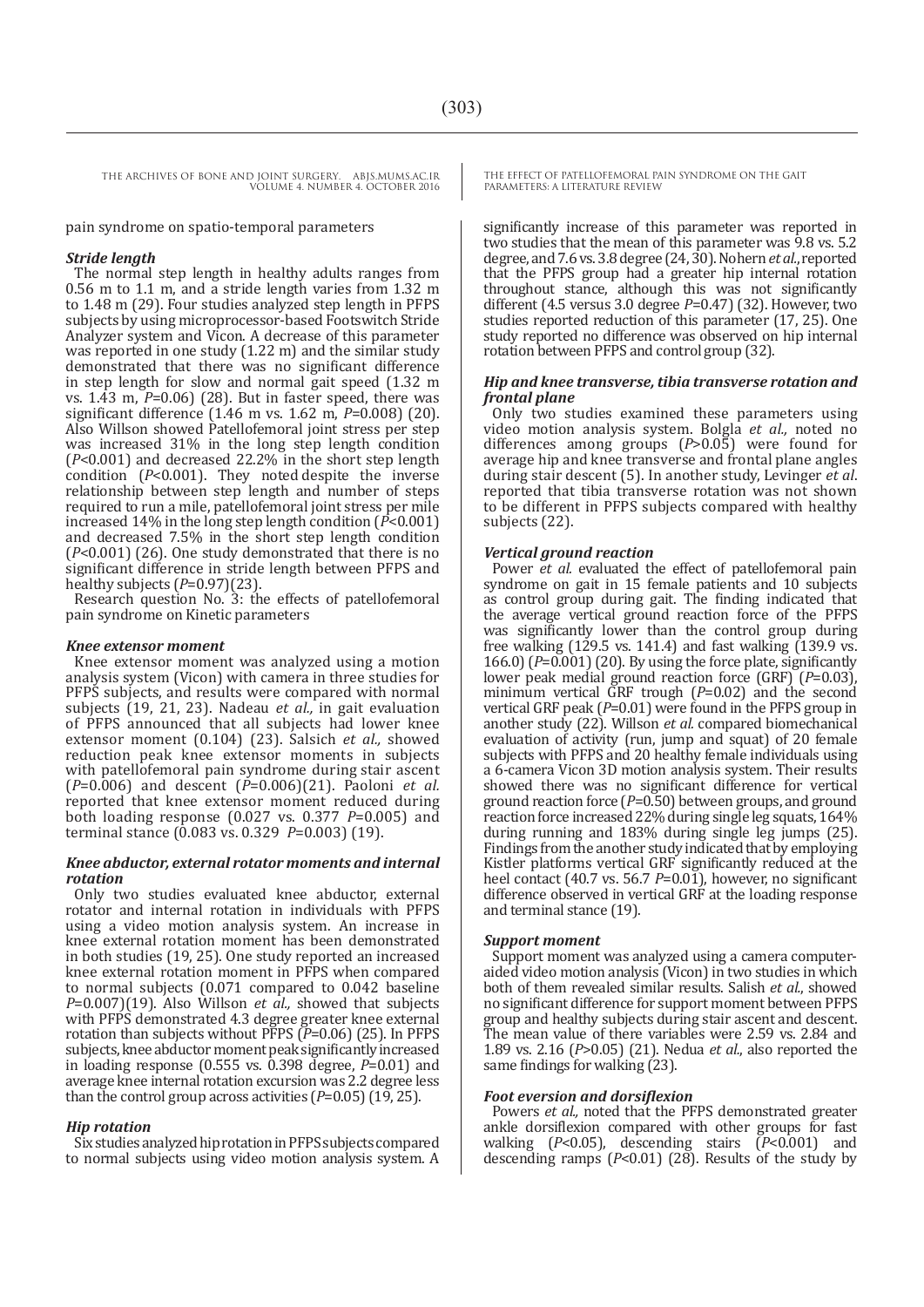Levinger *et al.*, demonstrated significant delayed peak rear foot eversion (*P*=0.02) and earlier occurrence of peak dorsiflexion (P=0.02) for PFPS group. However, there was prolonged rear foot eversion during the stance phase of gait (22). In another study, Aliberti *et al.* evaluated the effect of PFPS on plantar pressure during gait. The results demonstrated that PFPS individual present larger contacts area on the medial and central hind foot during initial heel contact, at the medial and lateral fore foot in the midstance and at the lateral forefoot during propulsion. Subjects with PFPS had a medially direct contact in the rear foot during stair descent. In the midstance, the larger contact area at both medial and lateral forefoot suggested that PFPS individuals had a greater excursion of the foot during this phase both medially and laterally. Individuals with PFPS exhibited a foot rollover pattern that is medially directed at the rear foot during initial heel contact and laterally directed at the forefoot during propulsion (33). One study indicated earlier peak rear foot eversion (*P*=0.010) and greater rear foot dorsiflexion (*P*=0.007) in PFPS (17). However, Nohern *et al.*, reported that between PFPS and healthy subjects there was no difference in forefoot dorsiflexion (*P*=0.66), peak rear foot eversion (*P*=0.27) and forefoot abduction (*P*=0.16) (30). Motion analysis system was used in these studies.

#### **Discussion**

The aim of this review was to evaluate the effect of PFPS on gait parameters. People with PFPS had a significantly delayed peak rear foot eversion than the healthy subjects. The evidence in the literature demonstrated that PFPS subjects had an increased rearfoot eversion at heel strike transient during walking. In addition, in comparison to normal subjects there was increased contact area on the medial and central hind foot during initial heel contact. Also, contact area was larger on the medial and lateral fore foot in the midstance, and at the lateral forefoot during propulsion phase of gait. According to a study conducted by Aliberti *et al*. it was revealed that foot rollover pattern was medially directed at the rear foot during initial heel contact and laterally directed at the forefoot during propulsion in terminal stance in the PFPS subjects (33). Noehren *et al*. noted that there was no difference in the time to peak rear foot eversion between PFPS and healthy groups, but Levinger *et al.* indicated a delayed timing of peak rear foot eversion in PFPS subjects (22, 31).

The mean speed of walking in PFPS was lower compared to normal subjects. Patients with PFPS have reduced gait velocity for some reasons such as reduction of patellofemoral joint reaction force during walking, peak loading rate and peak vertical ground reaction force. Another reason for reduced gait velocity is reduced quadriceps muscle activity and subsequent loading on the patellafemoral joint and its possible effects on pain in walking which requires more evaluation. Individuals with PFPS were ambulating with lower speed than the healthy subjects; which was accomplished by a decrease in stride length (17, 19, 20, 23, 28). The results also showed decreased cadence during walking and stair ambulation for PFPS compared to healthy subjects that contributing to reduce knee moment (20, 21, 23, 28). PFPS-associated changes in kinematic gait parameters

THE EFFECT OF PATELLOFEMORAL PAIN SYNDROME ON THE GAIT PARAMETERS: A LITERATURE REVIEW

such as a reducing knee flexion angle, as well as change in knee and hip moments in the range of 10% and 20% gait cycle. Decrease knee joint flexion in PFPS compared to a control group is a positive function to reduce loading on the painful patellofemoral joint (20, 23).

It should be pointed out that patellofemoral joint stress increased 14% in the long step length and decreased 7.5% in the short step length. Therefore it has been proposed that short step length, maybe a compensatory strategy to decrease patellofemoral stress. Because of the direct relationship between gait speed and stride length, reduction in gait speed in the PFPS resulted in reduction of stride length, as well (20, 26, 28). Stride time in healthy subjects was approximately one second and results showed that there was no difference between groups (healthy and PFPS subjects) for time spent during single-limb support, double limb support, swing, and stance support time (20, 22).

Several authors have highlighted that subjects with PFPS exhibit reduced knee extensor moment during stair ascent anddescent, loadingresponseandterminalstance, compared to healthy people. Individual with PFPS had reduced knee extensor moment as a strategy to avoid symptom intensification and need to unload the knee joint to avoid pain (19, 21). The evidence in the literature demonstrated that PFPS increased knee abductor and external rotator moments and decrease knee internal rotation in gait and activity such as run, jump and squat. Perhaps, increased knee external rotation can be an explanation for the greater tibia external rotation among subjects with PFPS. Greater tibia external rotation in PFPS subjects can be related to greater toe out during running and jumping (18, 24).

About hip rotation during gait in PFPS subjects, there was controversy in papers. Noehren *et al.*, Souza *et al.* and Nohern *et al*. demonstrated that PFPS exhibit greater peak hip internal rotation during gait compared to healthy subjects but Barton *et al.* and Willson *et al.* showed reduction in hip Dierks *et al.* reported no difference on hip internal rotation between PFPS and control group. The inconsistencies in reported hip internal rotation between studies may be explained by differences in study methodology factor such as differences in the inclusion criteria of the patients, the time point at which the discrete value was selected in the stance phase and normalizing joint angles to the standing angle. Willson and Davis normalized their hip internal rotation data to each subjects standing posture during a calibration trial and quantified kinematic variables at discrete points. Also, each subject's standing posture was considered as the zero position. Whereas Souza elected to report peak stance phase kinematics regardless of when they occurred and quantified the subjects' hip joint angle regardless of the standing posture. Other reasons for discrepancy between these studies may be relevant to differences in the inclusion criteria of the participants and variety of the kinematic models used by authors (17, 25). The authors indicated that hip adduction is greater in PFPS during gait and activities such as run, jump and squat (25, 30-32), however, Souza *et al*. found that there was no significant difference for peak hip adduction (24). The evidence in the literature demonstrated that subjects with PFPS during running and stair descent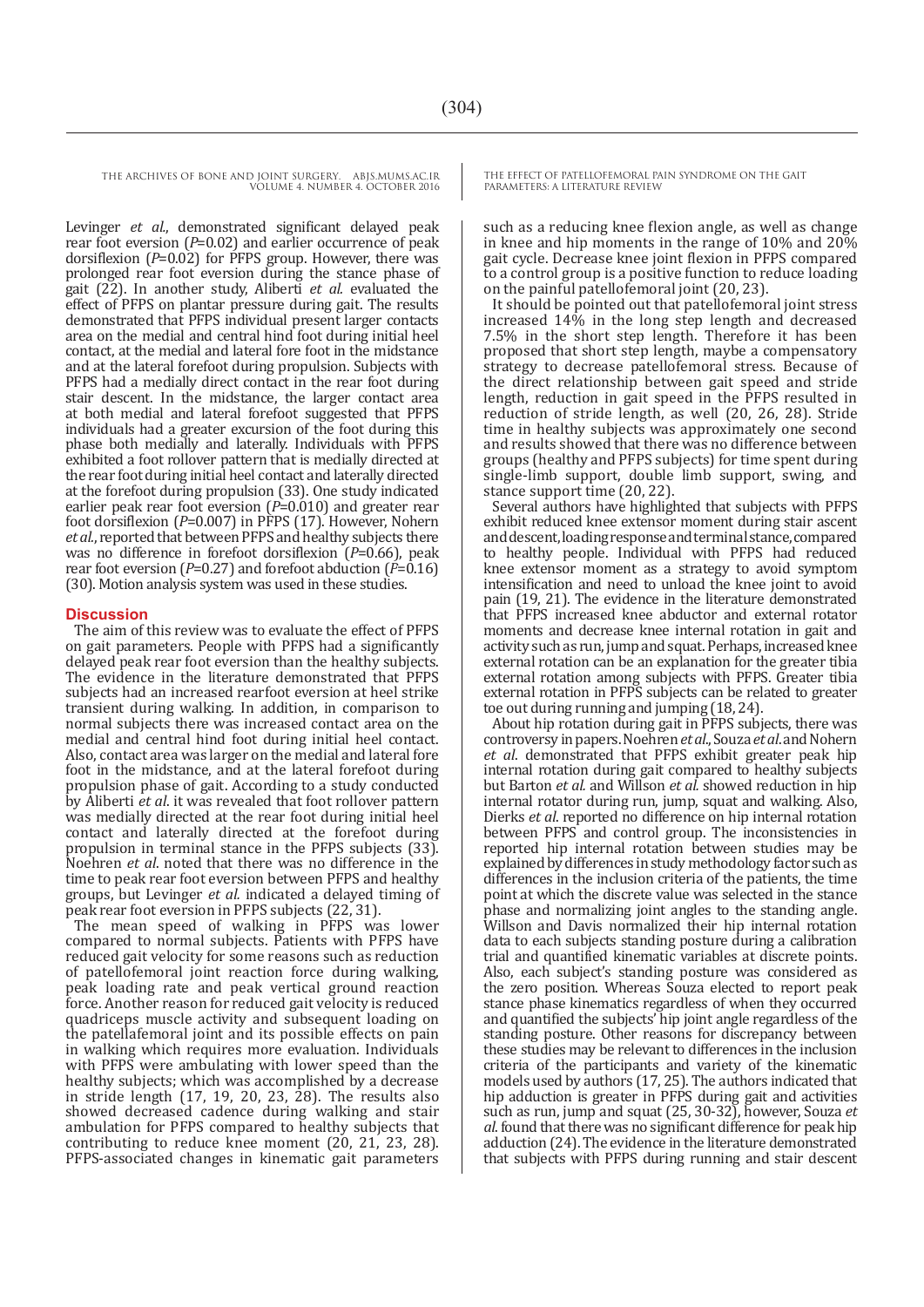has a less hip external rotator, hip abductor torque and hip extension (5, 23). According to this study no significant differences between PFPS and healthy subjects in the average hip and knee transverse, tibia transverse rotation and frontal plane angles during gait and activity such as stair  $descent(5, 22)$ .

Evidence in the literature demonstrated that the average vertical ground reaction force ofthe PFPS was significantly lower during walking. The decrease in vertical ground reaction force during walking can relatively be explained by the reduced velocity employed by the PFPS subjects and may be characterized by altered neuromotor control due to knee pathologies (19, 20, 22). Nadeau *et al*. and Salsich *et al*. have demonstrated that there is no significant difference for support moment between PFPS and healthy subjects. No difference in support moment and present difference in knee and hip moment may indicat that subjects with PFPS maintain overall lower limb support similar to normal subjects (21, 23).

Future studies should therefore include the following

- 
- An investigation into energy consumption in PFPS.<br>With respect to contradictions in the internal rotation of the hip, more studies in this context should be done
- Future studies can also study the parameters of the gait in both men and women.

PFPS-associated changes in gait parameters produce a reduction in stride length and step length. Kinematic and kinetic alterations apparent in PFPS subjects, compared to healthy subjects, include lower gait velocity, slower swing velocity, decrease cadence, reduce knee extensor momentin the loading response and terminal stance, delayed peak rear THE EFFECT OF PATELLOFEMORAL PAIN SYNDROME ON THE GAIT PARAMETERS: A LITERATURE REVIEW

foot eversion during gait, greater contralateral pelvic drop during run, jump and squat, greater hip adduction. Some of these changes in the walking patterns of PFPS subjects may be related to the strategy for the reduction of patellofemoral joint reaction force and pain.

#### Mokhtar Arazpour PhD

Atefe Abutorabi PhD

Department of Orthotics and Prosthetics, University of Social Welfare and Rehabilitation Science, Tehran, Knee and Sport Medicine Education and Research Center, Milad Hospital, Tehran, Iran

#### Fateme Bahramian MSc

Knee and Sport Medicine Education and Research Center, Milad Hospital, Tehran, Iran

#### Seyed Taghi Nourbakhsh MD

Orthopedic Surgeon, Knee and Sport Medicine Research and Education Center, Milad Hospital, Tehran, Iran

#### Ardeshir Alidousti, Medical student

Islamic Azad University of Medical Sciences Qeshm International Branch, Tehran, Iran. Knee and Sport Medicine Research and Education Center, Milad Hospital, Tehran, Iran

#### Hamidreza Aslani MD

Shahid Beheshti University of Medical Sciences, Knee and Sport Medicine Education and Research Center, Milad Hospital, Tehran, Iran

#### **References**

- 1. Saubade M, Martin R, Becker A, Gremion G. Patellofemoral pain syndrome: understand better in order to treat better. Rev Med Suisse. 2014; 10(437):1451-6.
- 2. Shwayhat AF, Linenger JM, Hofherr LK, Slymen DJ, Johnson CW. Profiles of exercise history and overuse injuries among United States Navy Sea, Air, and Land (SEAL) recruits. Am J Sports Med. 1994; 22(6):835-40.
- 3. Baker MM, Juhn MS. Patellofemoral pain syndrome in the female athlete. Clin Sports Med. 2000; 19(2):315-29.
- 4. Nejati P, Forogh B, Moeineddin R, Baradaran HR, Nejati M. Patellofemoral pain syndrome in Iranian female athletes. Acta Med Iran. 2011; 49(3):169-72.
- 5. Bolgla LA, Malone TR, Umberger BR, Uhl TL. Hip strength and hip and knee kinematics during stair descent in females with and without patellofemoral pain syndrome. J Orthop Sports Phys Ther. 2008; 38(1):12-8.
- 6. Boling M, Padua D, Marshall S, Guskiewicz K, Pyne S, Beutler A. Gender differences in the incidence and prevalence of patellofemoral pain syndrome. Scand J Med Sci Sports. 2010; 20(5):725-30.
- 7. Larson M. Evaluation of risk factors associated with Patellofemoral Pain Syndrome. [Doctoral dissertation]. Boston: Boston University; 2014.
- 8. Boling MC, Padua DA, Alexander Creighton R. Concentric and eccentric torque of the hip musculature in individuals with and without patellofemoral pain. J Athl Train. 2009; 44(1):7-13.
- 9. Dugan SA. Sports-related knee injuries in female athletes: what gives? Am J Phys Med Rehabil. 2005; 84(2):122-30.
- 10. Myer GD, Ford KR, Barber Foss KD, Goodman A, Ceasar A, Rauh MJ, et al. The incidence and potential pathomechanics of patellofemoral pain in female athletes. Clin Biomech (Bristol, Avon). 2010; 25(7):700-7.
- 11. Stauffer RN. Disorders of the patellofemoral joint. Canada: Mayo Clinic Proceedings; 1990.
- 12. Johnston LB, Gross MT. Effects of foot orthoses on quality of life for individuals with patellofemoral pain syndrome. J Orthop Sports Phys Ther. 2004; 34(8):440-8.
- 13. Dixit S, DiFiori JP, Burton M, Mines B. Management of patellofemoral pain syndrome. Am Fam Physician.